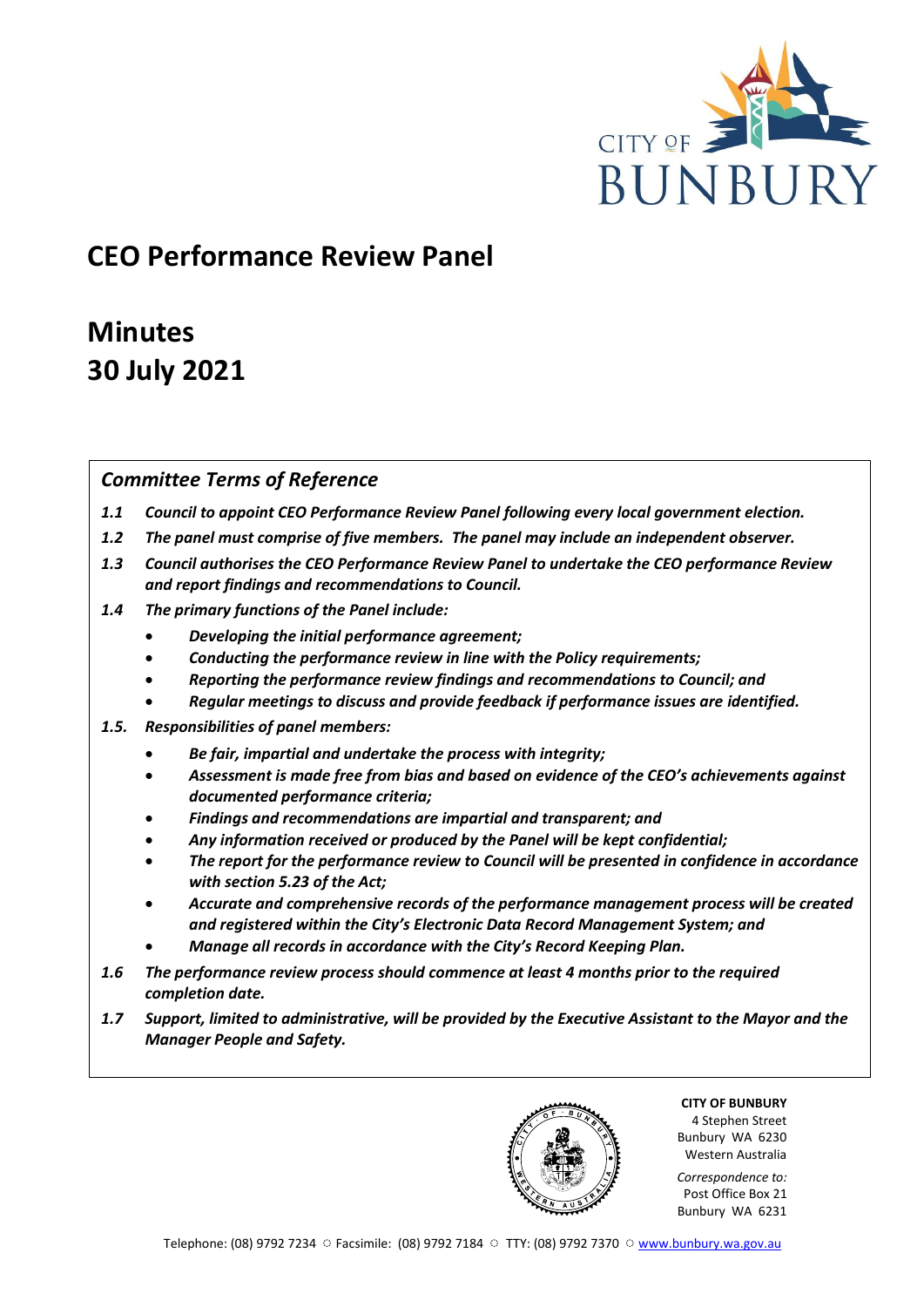# **Table of Contents**

| Item No        |            | <b>Subject</b> | Page No. |  |
|----------------|------------|----------------|----------|--|
| $\mathbf{1}$ . |            |                |          |  |
| 2.             |            |                |          |  |
| 3.             |            |                |          |  |
| 4.             |            |                |          |  |
|                | 4.1<br>4.2 |                |          |  |
| 5.             |            |                |          |  |
| 6.             |            |                |          |  |
| 7.             |            |                |          |  |
| 8.             |            |                |          |  |
|                | 8.1        |                |          |  |
| 9.             |            |                |          |  |
|                | 9.1<br>9.2 |                |          |  |
| 10.            |            |                |          |  |
| 11.            |            |                |          |  |
| 12.            |            |                |          |  |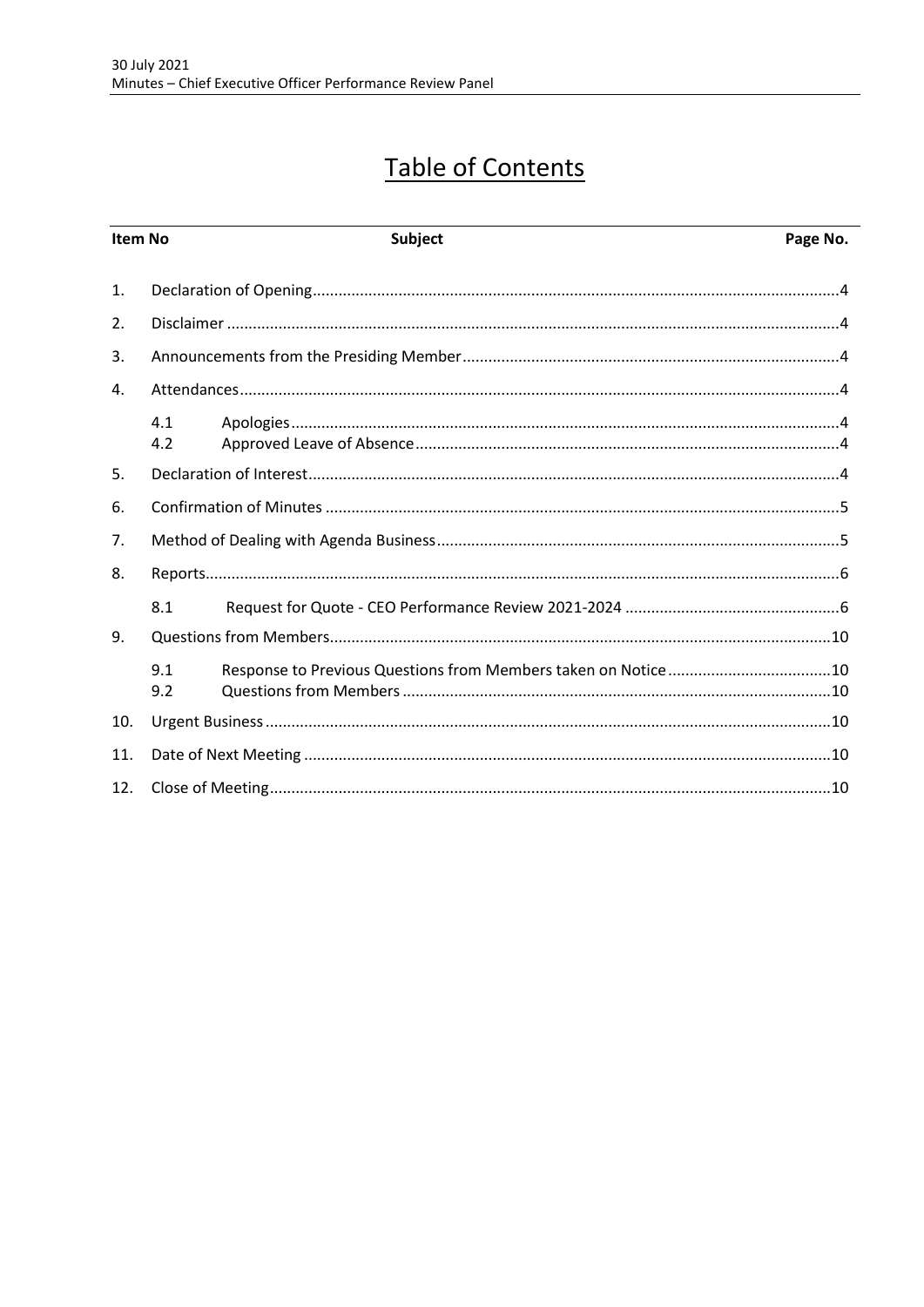# **Acknowledgement of Country**

We acknowledge the Traditional Custodians of this land, the Wardandi Noongar people, and pay our respects to Elders past, present and future.

# **Vision**

Bunbury: welcoming and full of opportunities.

# **Organisational Values**

# #WEARECOB

|                         | We are one team                                    |
|-------------------------|----------------------------------------------------|
|                         | We keep each other safe                            |
| <b>WE ARE COMMUNITY</b> | We display empathy and respect                     |
|                         | We have fun and celebrate our successes            |
|                         | We work together to achieve great outcomes         |
|                         | We are open to opportunities                       |
|                         | We actively listen and think things through        |
| <b>WE ARE OPEN</b>      | We are inclusive and treat everyone equally        |
|                         | We are honest and open in our communications       |
|                         | We are open to feedback to improve our performance |
|                         | We lead the change, we own it                      |
|                         | We trust and empower each other                    |
| <b>WE ARE BRAVE</b>     | We have the difficult conversations early          |
|                         | We hold ourselves to the highest standard          |
|                         | We have the courage to improve and simplify        |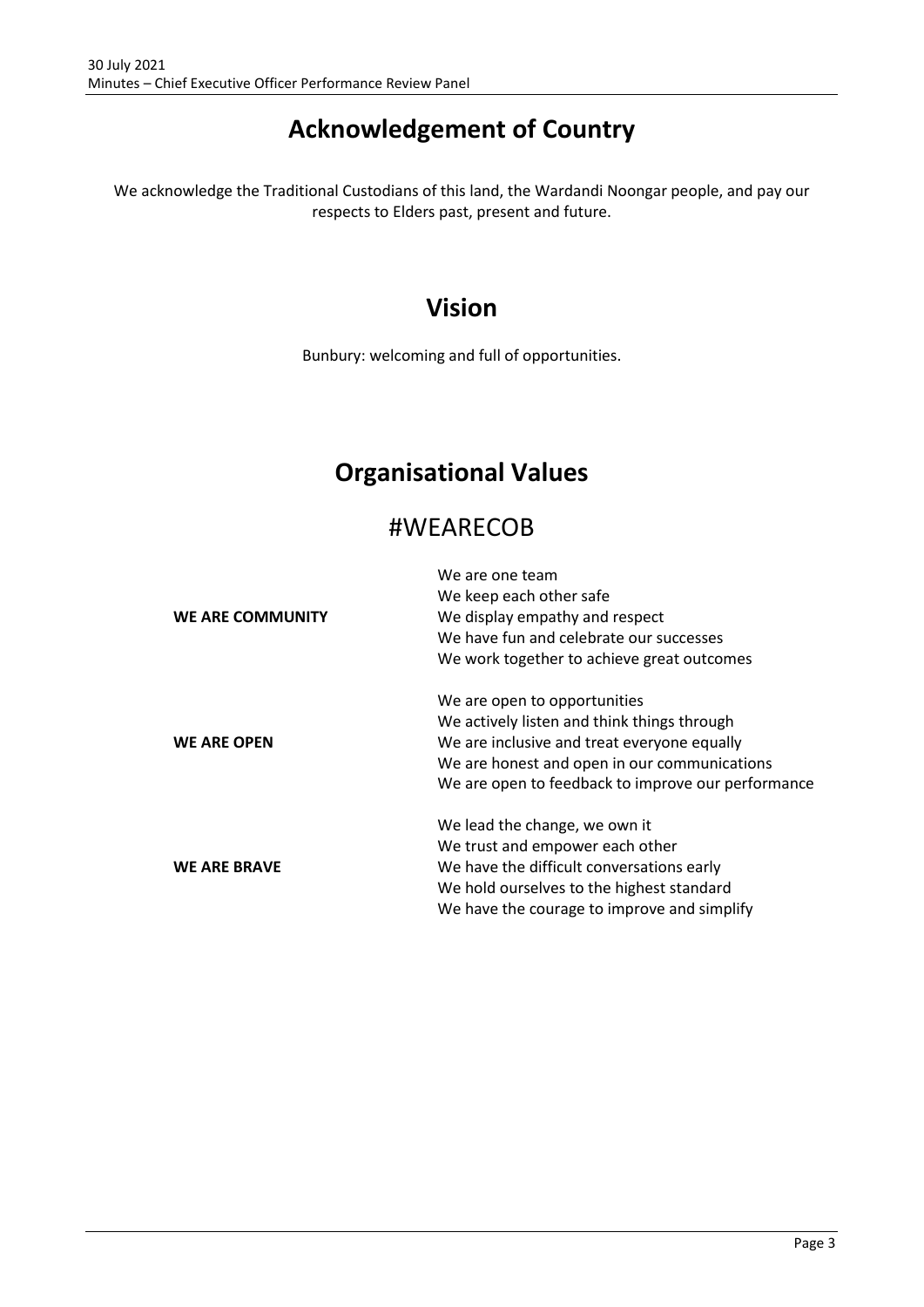# <span id="page-3-0"></span>**1. Declaration of Opening**

The Presiding Member declared the meeting open at 11.02am

# <span id="page-3-1"></span>**2. Disclaimer**

Not applicable to this committee.

## <span id="page-3-2"></span>**3. Announcements from the Presiding Member**

## <span id="page-3-3"></span>**4. Attendances**

*Committee Members:*

| <b>Member Name</b>                    | <b>Representing</b> |
|---------------------------------------|---------------------|
| Mayor Gary Brennan (Presiding Member) | City of Bunbury     |
| <b>Councillor Wendy Giles</b>         | City of Bunbury     |
| Councillor Cheryl Kozisek             | City of Bunbury     |
| <b>Councillor Betty McCleary</b>      | City of Bunbury     |
| <b>Councillor Kris Plumb</b>          | City of Bunbury     |

### *Ex-officio Members (non-voting):*

| <b>Member Name</b> | Representing            |
|--------------------|-------------------------|
| Mr Mal Osborne     | Chief Executive Officer |

| Support Staff:    |                                    |  |
|-------------------|------------------------------------|--|
| <b>Name</b>       | <b>Title</b>                       |  |
| Mrs Leanne French | Senior Governance and Risk Officer |  |

### <span id="page-3-4"></span>*4.1 Apologies*

Cr Kozisek

## <span id="page-3-5"></span>*4.2 Approved Leave of Absence*

Nil

# <span id="page-3-6"></span>**5. Declaration of Interest**

IMPORTANT: Committee members to complete a "Disclosure of Interest" form for each item on the agenda in which they wish to disclose a financial/proximity/impartiality interest. They should give the form to the Presiding Member before the meeting commences. After the meeting, the form is to be forwarded to the Administration Services Section for inclusion in the Corporate Financial Disclosures Register.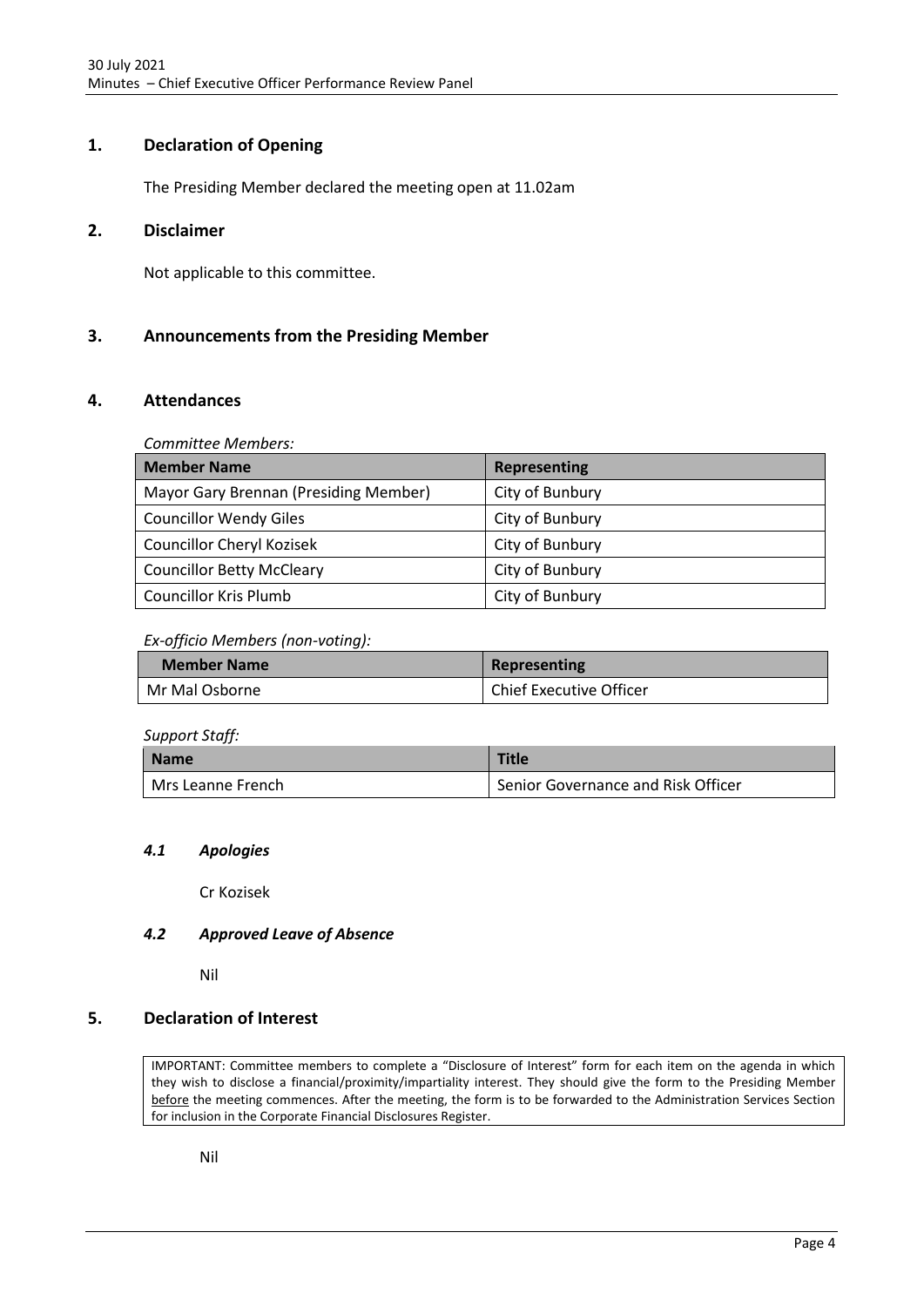# <span id="page-4-0"></span>**6. Confirmation of Minutes**

Committee Decision: Moved Cr McLeary Seconded Cr Giles

**The minutes of the CEO Performance Review Panel meeting held on 2 December 2020 are confirmed as a true and accurate record.**

**CARRIED**

## <span id="page-4-1"></span>**7. Method of Dealing with Agenda Business**

All items were dealt with in the order they appeared in the agenda.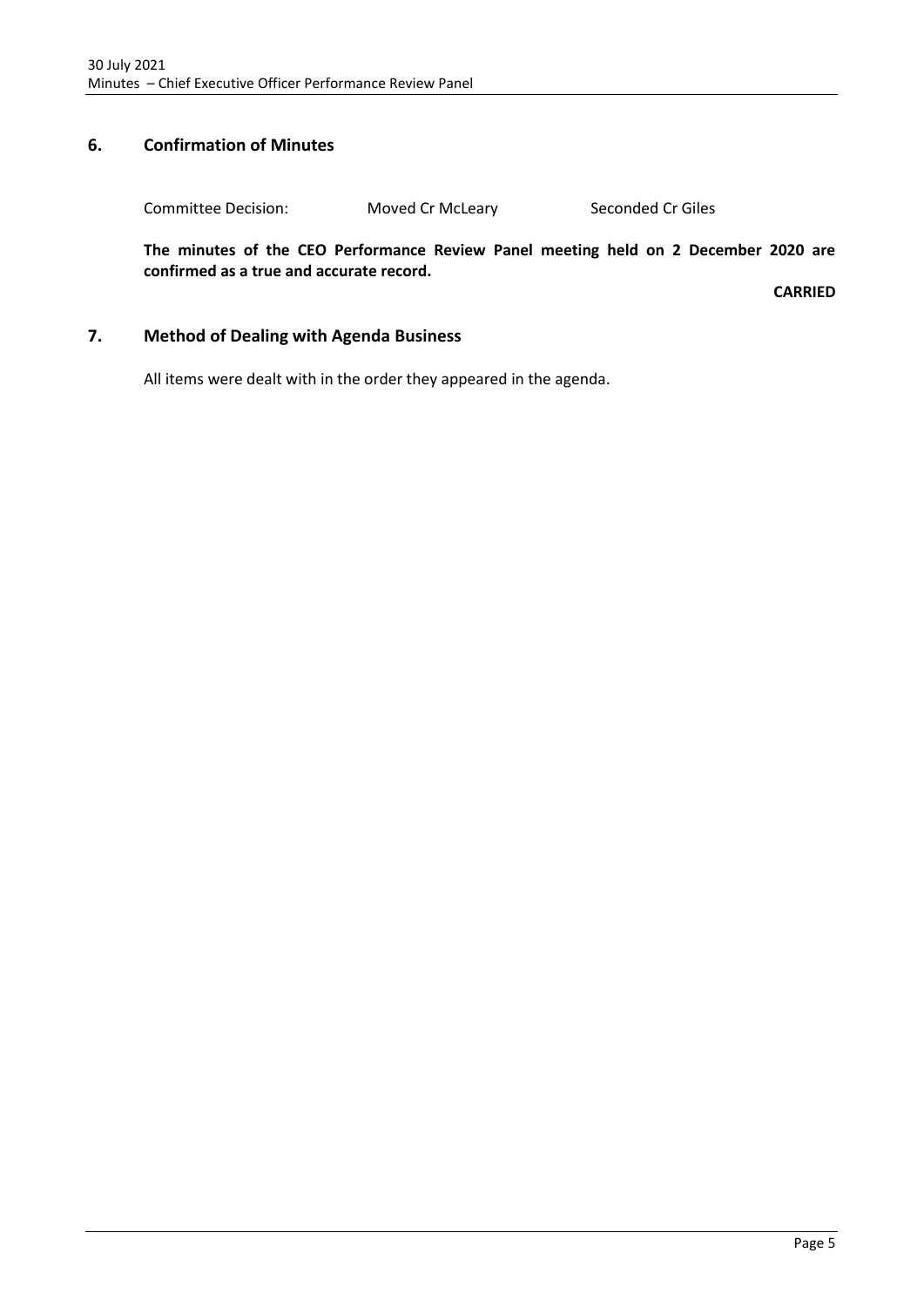## <span id="page-5-1"></span><span id="page-5-0"></span>**8. Reports**

| <b>File Ref:</b>            | COB/515                                           |  |                             |
|-----------------------------|---------------------------------------------------|--|-----------------------------|
| <b>Applicant/Proponent:</b> | Internal                                          |  |                             |
| <b>Responsible Officer:</b> | Leanne French, Senior Governance and Risk Officer |  |                             |
| <b>Responsible Manager:</b> | Greg Golinski, Manager Finance                    |  |                             |
| Executive:                  | Office of the CEO                                 |  |                             |
| <b>Authority/Discretion</b> | Advocacy                                          |  | Review                      |
|                             | Executive/Strategic<br>- 1                        |  | Quasi-Judicial              |
|                             | ⊠<br>Legislative                                  |  | <b>Information Purposes</b> |
|                             |                                                   |  |                             |
| <b>Attachments:</b>         | <b>Appendix CRSUC-1</b>                           |  |                             |

### **8.1 Request for Quote - CEO Performance Review 2021-2024**

### **Summary**

Quotes for the Chief Executive Officer (CEO) Performance Review 2021-2024 have been received and the CEO Performance Review Panel is requested to appoint the preferred respondent as the consultant to undertake the CEO Performance Review for the period of July 2021 to February 2024 (3 reviews).

### **Executive Recommendation**

That the CEO Performance Review Panel:

- 1. In consultation with the CEO, endorse the recommended consultant to provide CEO Performance Review 2021-2024; and
- 2. Authorise the CEO to enter into a contract with the recommended consultant for the CEO Performance Review 2021-2024.

*Voting Requirement: Simple Majority*

### **Strategic Relevance**

| Theme 4:       | Our City                                                                    |
|----------------|-----------------------------------------------------------------------------|
| Goal           | Civic leadership, partnerships and sound governance in delivering with and  |
|                | for the community.                                                          |
| Objective 4.4: | A skilled organisation, which exercise responsible asset stewardship, sound |
|                | financial management, and exemplary customer service.                       |

### **Regional Impact Statement**

Not applicable.

### **Background**

The City sought quotes for the services of an experienced consultant to facilitate the annual CEO Performance Review and the development of performance criteria. The length of the contract is for the period of July 2021 to February 2024 (3 reviews).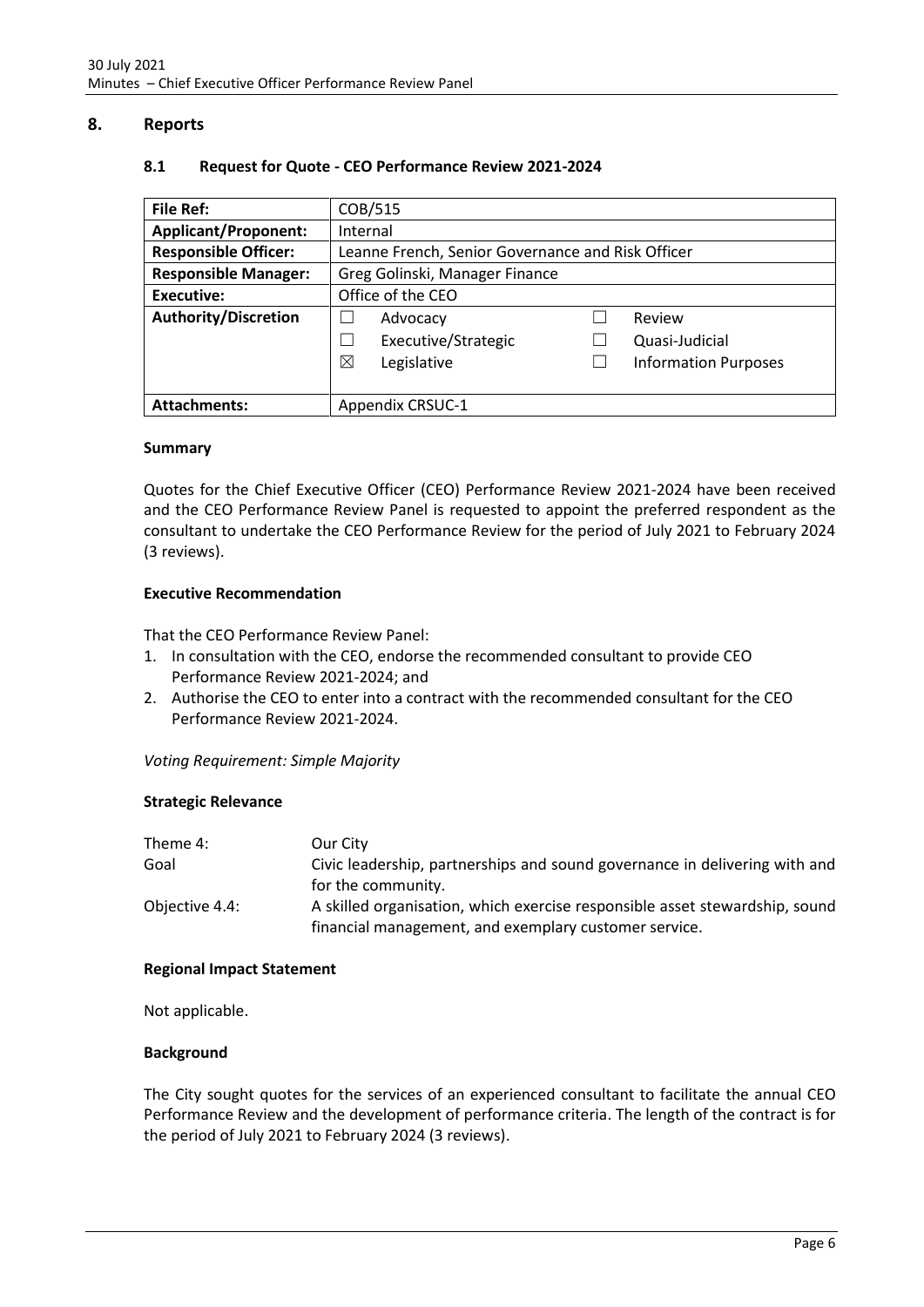A total of eight (8) suppliers viewed the advertisement and at closing three (3) responses were received. One respondent withdrew their quotation, leaving two (2) to be assessed.

The quotes were evaluated using the following criteria:

Qualitative Criteria weighting

- 1. Relevant Experience 50% weighting
- 2. Demonstrated Understanding 20% weighting
- 3. Respondents Resources 10% weighting
- 4. Price 20% weighting

The Local Price Preference was not applicable to this quotation as no local suppliers quoted.

*Evaluation of the quoted prices (and ranking) has been assessed but because the results are "commercial in confidence" details are listed in a Confidential Attachment that has been circulated to members under separate cover.*

### **Council Policy Compliance**

Quoting for goods and services is conducted in accordance with:

- Council Policy Purchasing
- Council Policy Access and Inclusion

The Council Policy CEO Performance and Salary Review authorises the CEO Performance Review Panel to undertake the CEO Performance Review and report findings and recommendations to Council. Section 2 (Independent Consultant) of the Council Policy provides that the Panel, through the administration support provided, may engage an external facilitator to assist with the process of performance appraisal and the development of the performance agreement.

### **Legislative Compliance**

Schedule 2 of the *Local Government (Administration) Regulations 1996* provides the Model Standards for CEO Recruitment, performance and termination.

### **Officer Comments**

Section 2, Council Policy CEO Performance and Salary Review provides:

- *2 Independent consultant*
- *2.1 If the Panel does not have the resources and expertise to meet the expected standard of performance review, the Panel, through the administration support provided via point 1.7 may engage an external facilitator to assist with the process of performance appraisal and the development of the performance agreement.*
- *2.2 A consultant must have experience in performance review and, if possible, experience in local government or dealing with the performance review of senior executives.*
- *2.3 A consultant must not have any interest in, or relationship with, the Council or the CEO. In this policy, interest* 
	- *(a) means an interest that could, or could reasonably be perceived to, adversely affect the impartiality of the person having the interest; and*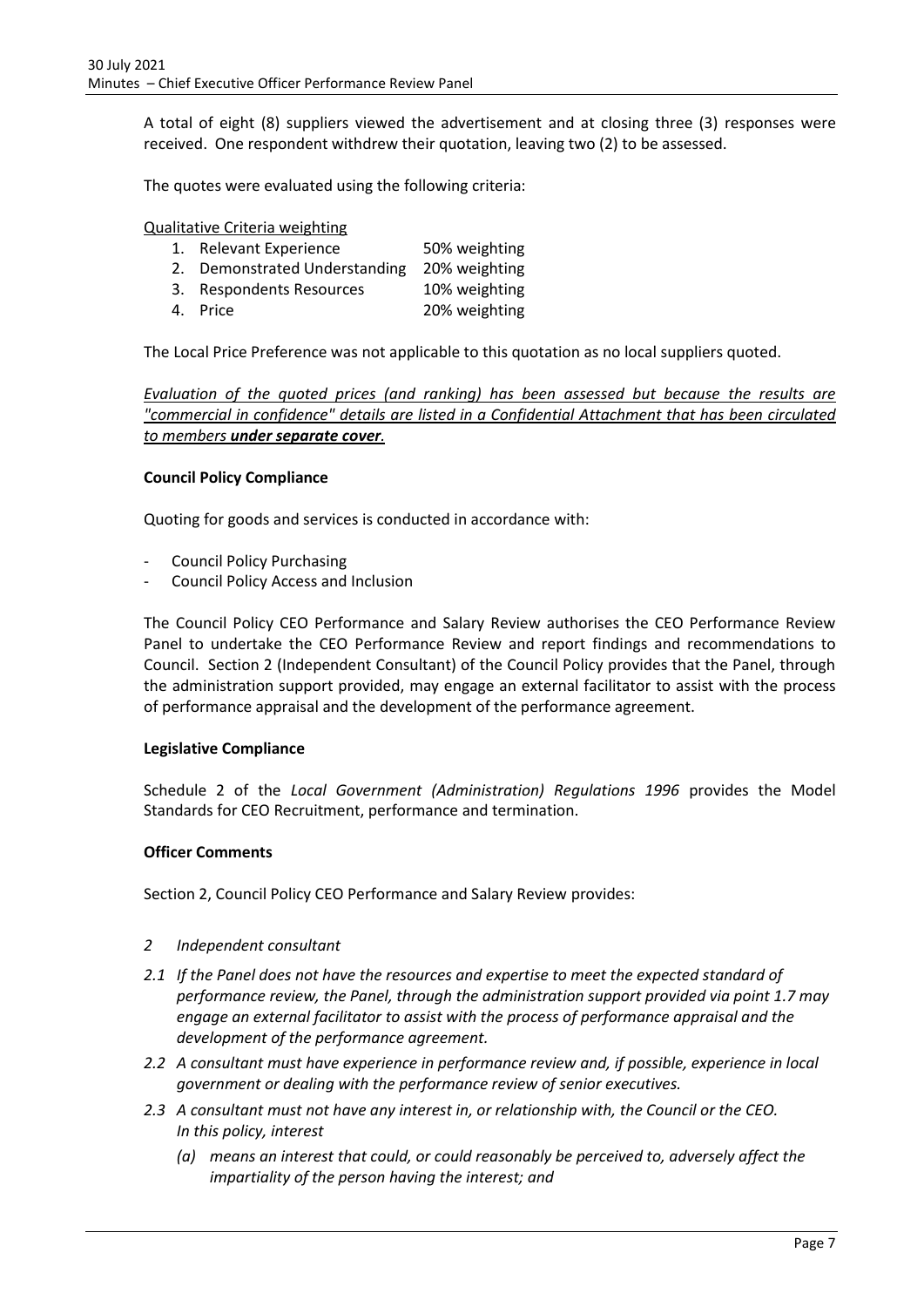- *(b) includes an interest arising from kinship, friendship or membership of an association.*
- *2.4 A consultant may be required to facilitate:*
	- *Setting performance criteria;*
	- *Preparing the performance agreement;*
	- *Collecting performance evidence;*
	- *Writing the performance appraisal report;*
	- *Facilitating meetings between the performance review panel;*
	- *Assisting with the provision of feedback to the CEO;*
	- *Formulating plans to support improvement (if necessary); and*
	- *Providing an objective view regarding any performance management-related matters between the concerned parties.*
- *2.5 Consultant services must be secured in accordance with the City's Purchasing Policy.*

The option to engage an external facilitator/consultant to assist with the process of performance appraisal and the development of the performance agreement/criteria was exercised with the scope of work defined as:

*Conducting an annual review and key performance setting process to be undertaken in line with the adopted "Council Policy CEO Performance and Salary Review", including the key components detailed below:*

- *Meet with CEO Performance Review Panel to discuss performance criteria;*
- *Design and conduct individual interviews/feedback from Elected Members;*
- *Design and conduct 360 degree feedback from stakeholders (stakeholders identified by CEO Review Panel);*
- *Design and conduct 360 degree feedback from staff;*
- *Collecting performance evidence*
- *Write Final Performance Appraisal Report;*
- *Facilitation of setting new key performance criteria in conjunction with a nominated City of Bunbury representative, including 2 workshops with Elected Members;*
- *Final key performance indicators and metrics report to be provided to CEO Performance Review Panel;*

*As per the Council Policy the CEO performance review process includes two timeframe cycles (Option A and Option B) depending the year in which the Ordinary Council Election is held. 2021 Review = Option B commencing late July, with the key performance criteria to be set post Ordinary Council Election (late October).*

*2022 Review = Option A commencing August.*

*2023 = Option B commencing mid July, and if required, the key performance criteria to be set post Ordinary Council Election (late October).*

The following staff formed an assessment panel and undertook the evaluation of this quotation which is provided in **Appendix 1**:

- Mr Gary Barbour, Director Sustainable Communities
- Ms Odetta Robertson, Manager People & Safety
- Ms Leanne French, A/Manager Governance

The shortlisted consultant provided examples of considerable experience in undertaking performance reviews of CEO's, experience with local governments and development of performance criteria.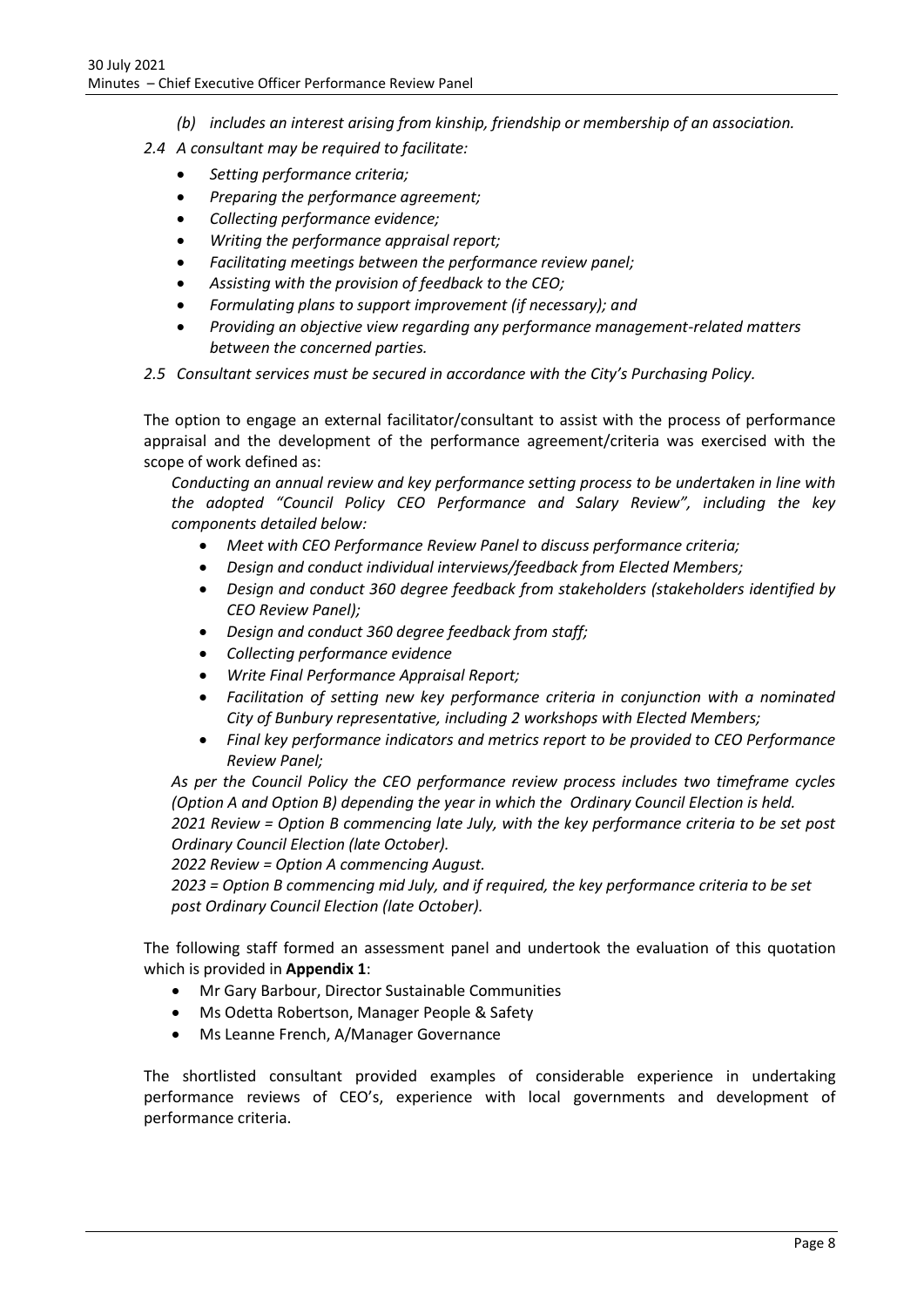## **Analysis of Financial and Budget Implications**

An allocation of \$20,000 per year for the next 3 years has been budgeted for the provision of services by an external consultant to undertake facilitation of the CEO performance review and setting of performance criteria.

### **Community Consultation**

Not applicable.

### **Councillor/Officer Consultation**

This report and assessment are provided to the CEO Performance Review Panel to facilitate the engagement of a consultant to assist with the process of the CEO performance appraisal and the development of the performance agreement.

### **Applicant Consultation**

Not applicable

### **Timeline: Committee Decision Implementation**

The recommendation of the Committee will be implemented immediately.

## **Outcome of Meeting 31 July 2021**

General discussion took place in relation to this item.

The recommendation was moved by Cr McCleary and seconded by Cr Giles and was carried unanimously as follows:

### *That the CEO Performance Review Panel:*

- *1. In consultation with the CEO, endorse the recommended consultant to provide CEO Performance Review 2021-2024; and*
- *2. Authorise the CEO to enter into a contract with the recommended consultant for the CEO Performance Review 2021-2024.*

For transparency, the recommended consultant for this contract is Price Consulting Pty Ltd. The total estimated contract price for the life of the three year period including GST is \$40,570.08.